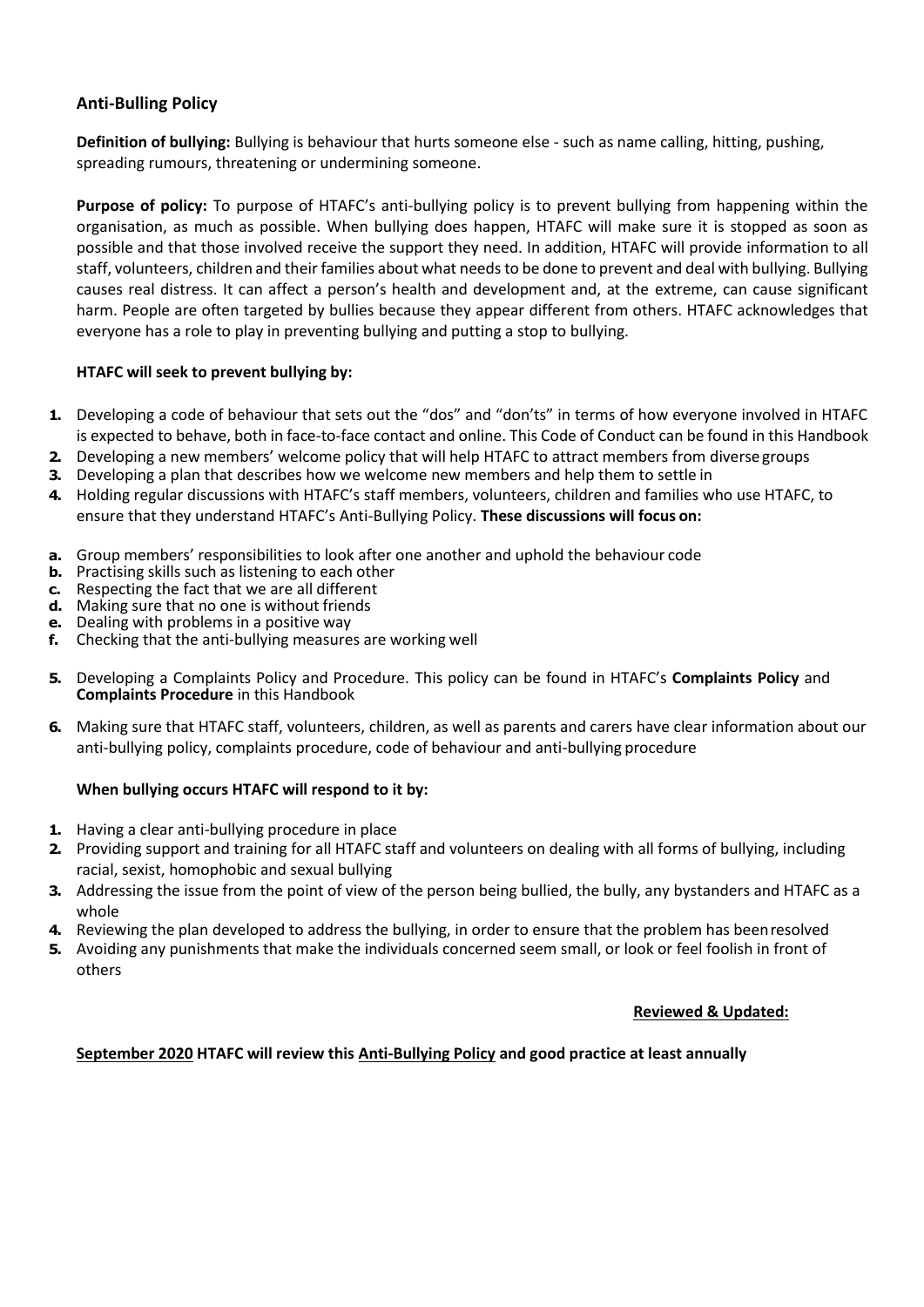

# **Anti-Bullying Procedure**

**Definition of bullying:** Bullying is behaviour that hurts someone else - such as name calling, hitting, pushing, spreading rumours, threatening or undermining someone.

**Purpose & aim of procedure:** This procedure is supported by the HTAFC anti-bullying policy. Its aim is to:

Provide detailed guidance to HTAFC staff members and volunteers, as well as to children who may experience bullying, so that they will know what to do if an incident of bullying occurs between children.

To ensure that HTAFC responds fairly and consistently to incidents of bullying, recognising that those who bully often have needs too.

This procedure applies to all children who attend HTAFC and who may be bullied; behave in a bullying way towards others; or observe someone being bullied. It also applies to all HTAFC staff members and volunteers who observe bullying between children within HTAFC and who may have incidents of bullying reported to them - or who may be concerned that a child at HTAFC is showing signs of being bullied.

If an adult is bullying a child, this should be reported under the child protection procedures.

If a child is bullying another child to the extent that it may cause significant harm, then it will also need to be dealt with under child protection procedures.

This procedure does not cover incidents of bullying among HTAFC staff members and volunteers. In these circumstances, HTAFC staff members should use the Grievance Procedure found in the Employee Handbook and HTAFC volunteers should use the Complaints Procedure for Volunteers found in the Volunteers Handbook.

**Forms bullying might take:** HTAFC recognises that bullying can happen anywhere - at school, at home or online. It's usually repeated over a long period of time and can hurt a child both physically and emotionally. Bullying that happens online, using social networks, games and mobile phones, is often called cyberbullying. A child can feel like there's no escape because it can happen wherever they are, at any time of day or night. **Bullying includes the following:**

- **Verbal abuse** such as name calling and gossiping
- **Non-verbal abuse** such as hand signs or text messages
- **Emotional abuse** such as threatening, intimidating or humiliating someone
- **Exclusion** such as ignoring or isolating someone
- **Undermining by constant criticism or spreading rumours**
- **Controlling or manipulating** someone
- **Physical assaults** such as hitting and pushing
- **Making silent, hoax or abusive calls**
- **Online or cyberbullying** further details are provided below

**Defining online or cyberbullying:** Cyberbullying is an increasingly common form of bullying behaviour which happens on social networks, games and mobile phones. Cyberbullying can include spreading rumours about someone, or posting nasty or embarrassing messages, images or videos. Children may know who's bullying them online - as it may just be an extension of offline peer bullying they are already experiencing - or they may be targeted by someone using a fake or anonymous account. It's easy to be anonymous online and this may increase the likelihood of an individual engaging in bullying behaviour. Because cyberbullying can happen at any time or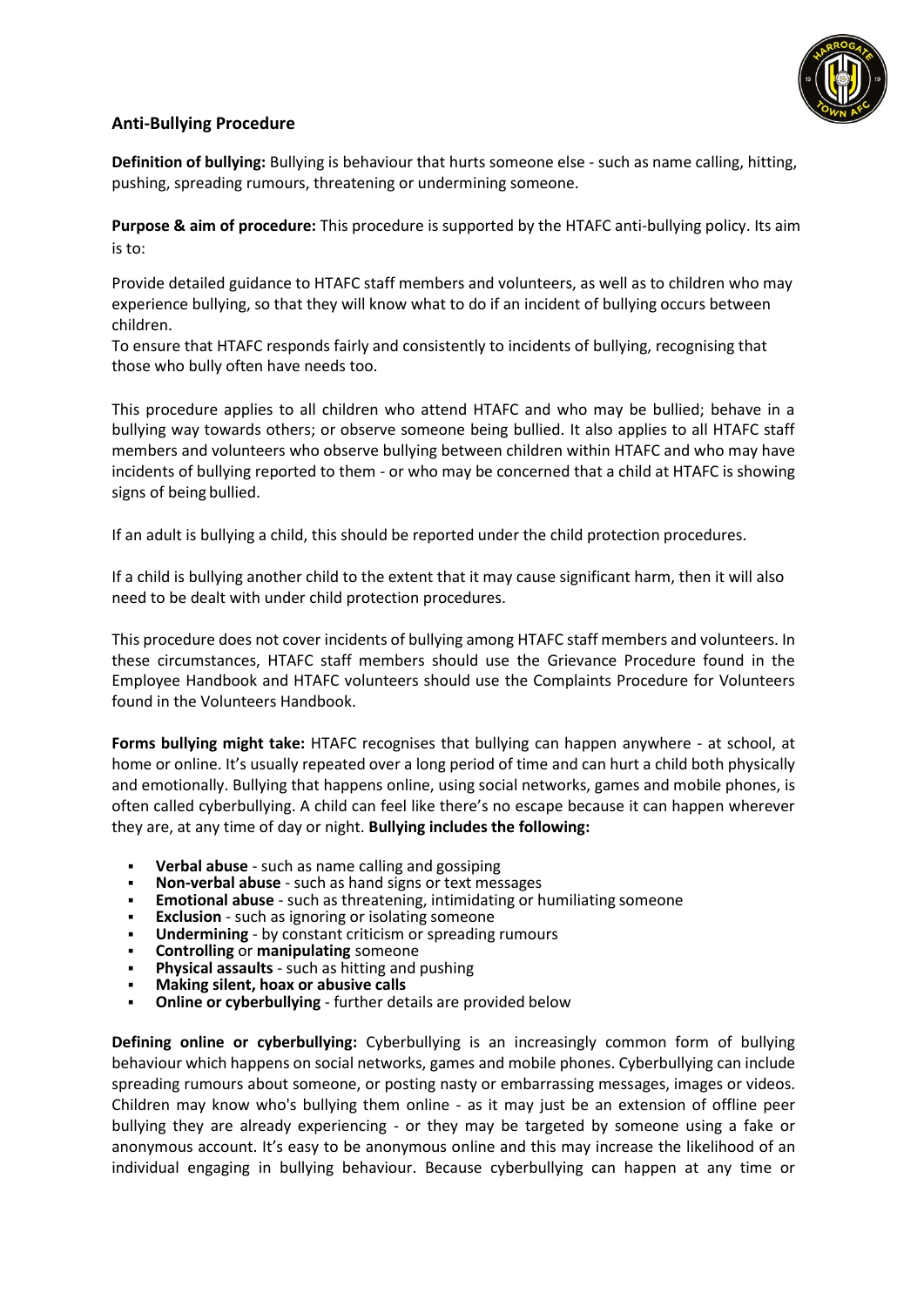

anywhere - a child can be bullied when they are alone in their bedroom - it can feel like there is no escape. **Cyberbullying includes the following:**

- Sending threatening or abusive text messages
- Creating and sharing embarrassing images or videos
- Trolling which is the sending of menacing or upsetting messages on social networks, chat rooms or online games
- Excluding children from online games, activities or friendship groups
- Setting up hate sites or groups about a particular child
- Encouraging young people to self-harm
- Voting for or against someone in an abusive poll
- Creating fake accounts, hijacking or stealing online identities with the aim to embarrass a young person or cause trouble using their name
- Sending explicit messages also known as sexting
- Pressuring children into sending sexual images or engaging in sexual conversations

#### **Bullying (in whatever forms) can also be motivated by a discrimination towards the person being bullied. Further details of these types of bullying are provided below:**

- **Racial bullying** identified by the motivation of the bully, the language used, and/or by the fact that victims are singled out because of the colour of their skin, the way they talk, their ethnic grouping or by their religious or cultural practices
- **Special educational needs (SEN) & disability bullying this is where children are singled out** because of a disability and which deaf children can be bullied more than other children with SEN's ordisabilities
- **Sexual bullying** behaviour, which whether physical or non-physical, is based on a person's sexuality or gender; and is when sexuality or gender is used as a weapon by boys or girls towards other boys or girls. Sexual bullying is more prevalent towards girls than boys
- **Homophobic/Bi-phobic bullying**  irrational dislike, hatred or fear of individuals that are, or are perceived to be lesbian, gay or bisexual
- **Transphobic bullying** transphobic is an umbrella term to describe people whose gender is not the same as

- or does not sit comfortably with - the sex they were assigned at birth. Trans people may describe themselves using one or more of a wide variety of terms, including (but not limited to) transgender, cross dresser, non- binary, gender queer

**Changes in behaviour which can indicate a child is being bullied or cyberbullied:** It can be hard for adults, including parents, to know whether or not a child is being bullied. A child might not tell anyone because they're scared the bullying will get worse. They might think that they deserve to be bullied, or that it's their fault. **However, the following should be looked out for by HTAFC staff members and volunteers:**

- Belongings getting "lost" or damaged
- Physical injuries such as unexplained bruises
- Being afraid to go to school, being mysteriously 'ill' each morning, or skipping school
- Not doing as well at school
- Asking for, or stealing, money to give to a bully
- Being nervous, losing confidence, or becoming distressed and withdrawn
- Problems with eating or sleeping
- **Bullying others**

**Some of the above behaviour signs might also indicate abuse at the hands of adults or other negative experiences, so they should be treated with caution.**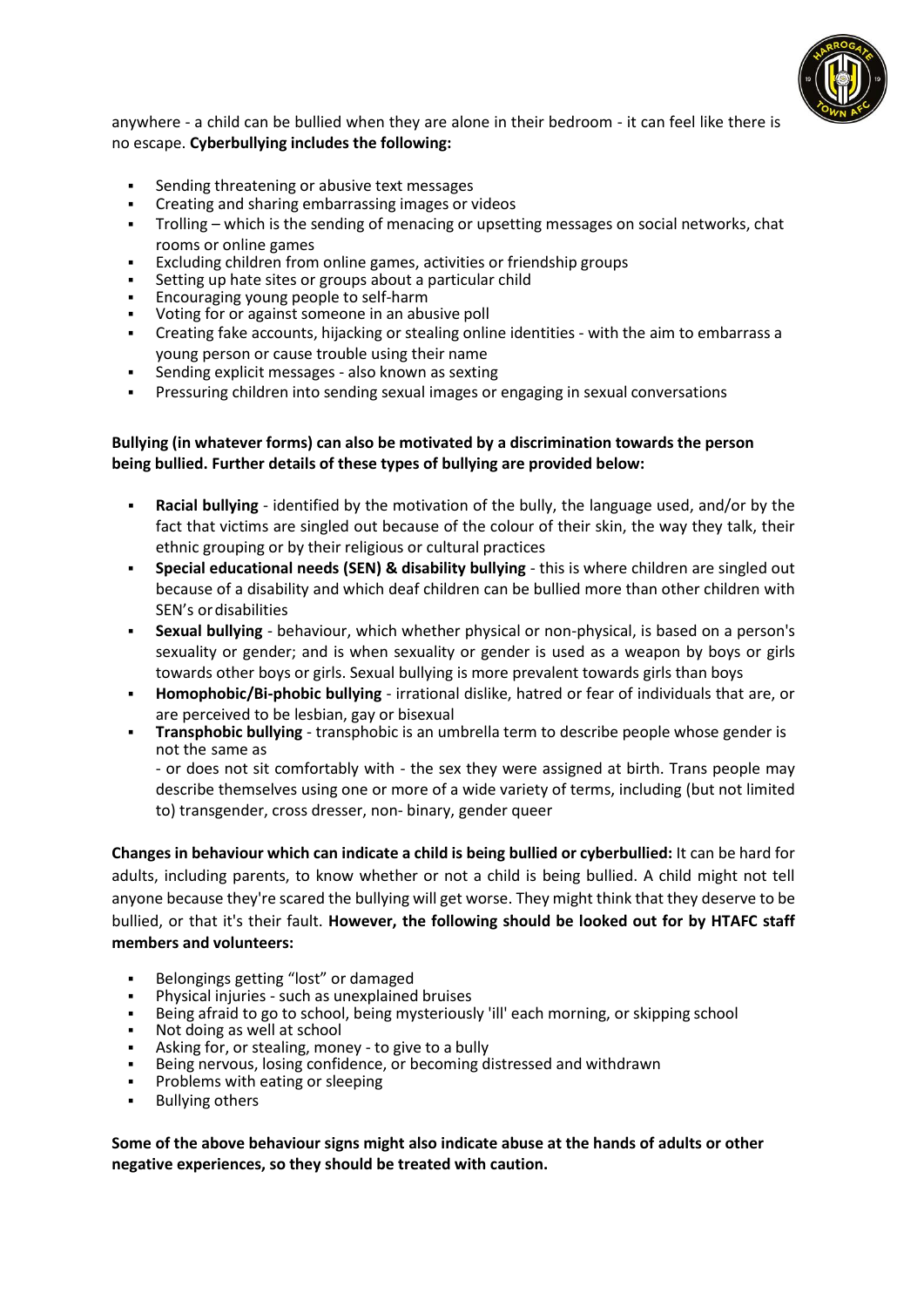

**What to do if you are being bullied:** If you are being bullied you should never keep it to yourself. Tell someone you trust. This could be a staff member or volunteer at HTAFC, a teacher, or someone else. It could also be your parent or carer. You may prefer to tell another child first and ask that person to help you tell an adult. If the bullying is happening at HTAFC - we will sort it out here. If it's happening somewhere else - maybe at school or near your home - HTAFC will get other people involved to stop it happening there.

# **Procedure to follow if an HTAFC staff member or volunteer observes a child being bullied or if someone discloses that they are being bullied:**

- If you are a child and someone tells you that they are being bullied, don't try to deal with it yourself. Talk to the person about getting help from an adult. Try to persuade them to go with you to explain the situation to an HTAFC staff member or volunteer or perhaps a teacher. If they won't do this, the best way to help is to explain that you will have to tell an adult yourself - and then go ahead and tellsomeone.
- **If you are an adult** and a child tells you that they are being bullied, take the child seriously. Do not tell them to stop being silly or to keep out of the way of the bullies. This will not help and will make the child feel let down and less inclined to tell anyone else. Listen to the child's full account of what is going on and complete the bullying reporting form with the child as soon as possible.

If you observe the bullying directly, act assertively to put a stop to it. Explain to all concerned that the incident will have to be reported properly to stop it happening again. Report the incident to the child's main HTAFC contact or, if you are that person, talk to the child about the bullying and discuss it with your line manager or HTAFC's Designated Safeguarding Officer.

# **Unless the incident is minor and can be dealt with informally, the child's parent or carer should be informed by the child's main HTAFC contact within one working day.**

If possible, there should be a three-way meeting between the child, the HTAFC staff member and the parent.

If the bullying is taking place in another environment e.g. school, the HTAFC staff member should ask what support the parent and child would like, in order to engage with whoever the responsible agencies might be. The HTAFC staff member should aim to work in partnership with both parent and child and any other people who may be involved.

If the bullying is taking place within HTAFC, the parent and child should be reassured that it will be dealt with as a priority and they should be asked for their views on what would be helpful to deal with the situation.

The HTAFC staff member, having spoken to the child who has been bullied and the child's parent/carer, should also speak to the bully (or bullies) and obtain their account of what has happened or is happening. This should be noted in writing and the parents/carers of the bully (or bullies) should be informed. The bully and his or her parents/carers should be asked for their views on what should be done to put a stop to any further bullying and to repair the damage that has been done.

## **Apart from very minor incidents that have been directly observed by a staff member and dealt**